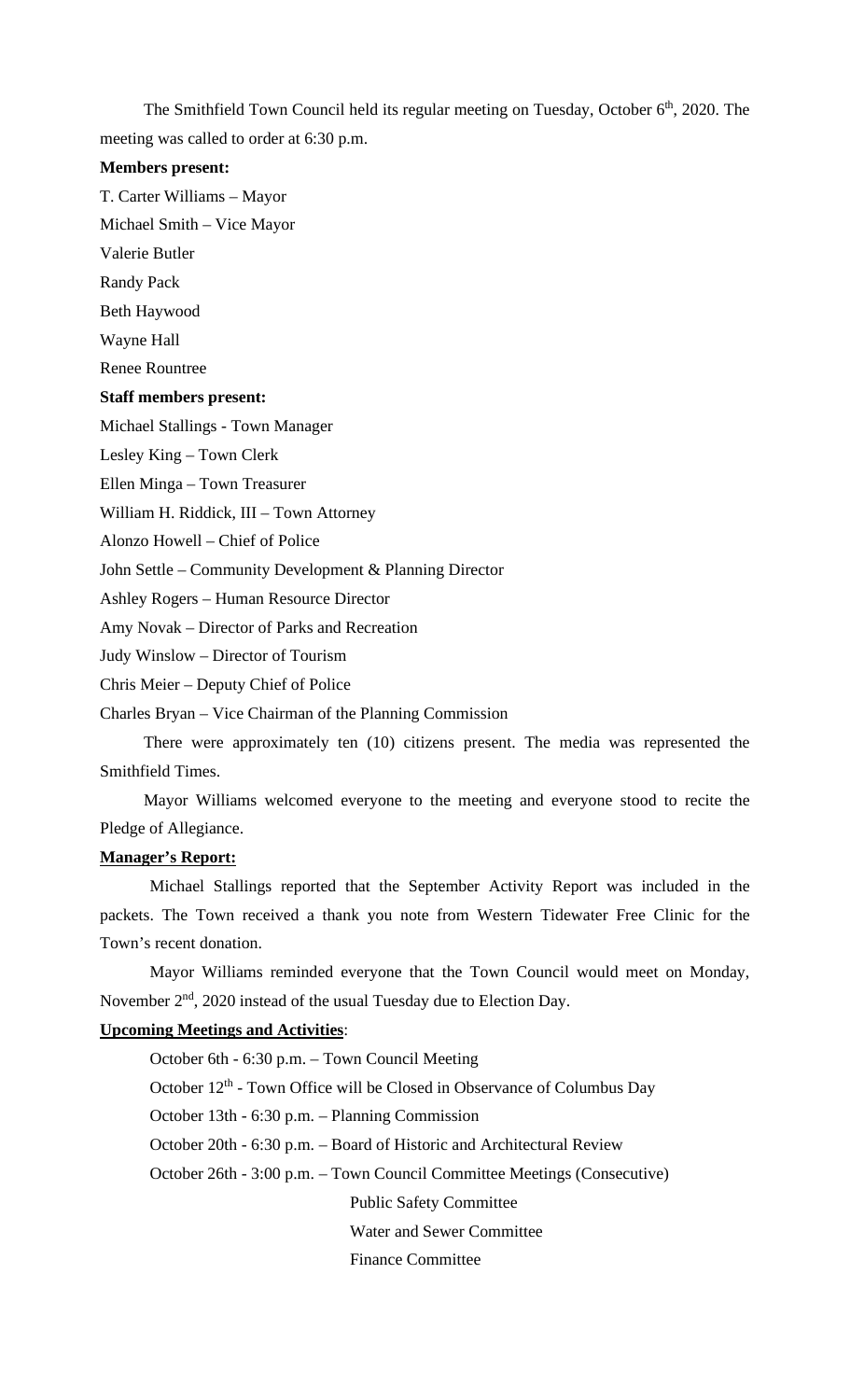October 27th - 3:00 p.m. – Town Council Committee Meetings (Consecutive) Parks and Recreation Committee Public Works Committee Public Buildings and Welfare Committee

## **Public Comments:**

The public is invited to speak to Council on any matter, except scheduled public hearings. There will be a separate signup sheet for public hearings. For public comments, please use the appropriate sign-up sheet and include your preferred method of contact. Comments are limited to five (5) minutes per person. Any required response from the Town will be provided in writing following the meeting.

Mr. Tommy Gehring of 215 Cary Street thanked the Smithfield Police Department for controlling the speeders on Cary Street. He also thanked the Town for the drainage improvements in his yard. He explained that with the recent heavy rains that it had flooded again. He lost one of his vehicles. He asked for information regarding the frequency of cleaning out the ditch by the subcontractor who does that for the Town. The drainage pipe needs to be cleaned regularly.

Mr. Derek Boone spoke about the Town's youth. He stated that he would like to see more lights for the football field at the sports complex. He explained that the baseball fields have a lot of lighting and he believes the football field should have more lighting also. He would like for the youth to have more opportunities to play sports of all kinds. He asked for more police involvement with the youth to build a bond and have a positive relationship with the youth.

Mayor Williams asked Mr. Boone how often he planned to use the football field at the sports complex? Mr. Boone explained that they cannot do too much this year. The field is not big enough for practice since there are five teams. There is also nowhere for the cheerleaders to practice. More will be planned with football in the spring due to COVID. Boys and girls basketball limits the amount of gym time for other sports also.

Mr. Erik Cypress addressed the Council on what is needed for the youth. He is involved with a non-profit group who raises funds to help the families and communities with sports. He stated that Smithfield lacks activities for kids to do outside of sports. There is nowhere for the kids to go to learn a trade. There are no Boys or Girls Clubs. He explained that he tells his kids to go out and not to get into trouble but there is nothing for them to do. He would like to give them good plans, skills and training so it will come out better in the end.

Caitlyn Leavens, with the YMCA, explained that the YMCA is very supportive of the youth. Every month the YMCA has been dealing with varying COVID restrictions. Plenty of kids have been in the gym playing basketball. Karate is also being offered and swim lessons have also resumed. There is one-on-one instruction due to the restrictions. It looks different and feels different; but it is still what the YMCA does for the community. Youth and team memberships are up by 20% since March. Some people think that the YMCA is not an option for them due to fees. The YMCA is for all people. They do not turn away anyone for their inability to pay. As of the end of September, they have given out just under \$80,000.00 in scholarships. The YMCA will absolutely show up and meet everyone's needs.

There were no other signups for public comments.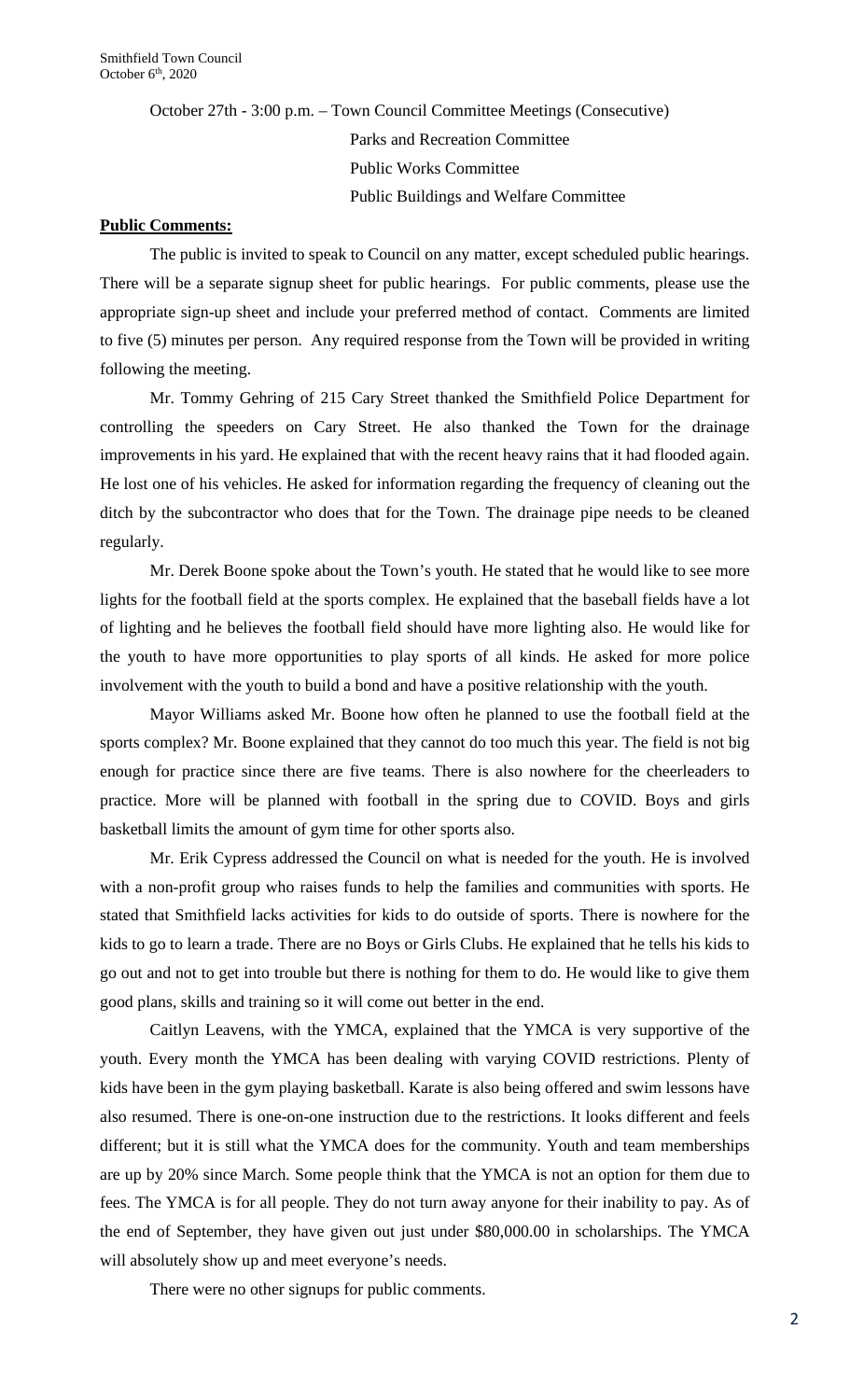## **Briefing by Dick Grice, Isle of Wight County Board of Supervisors, Smithfield District:**

Supervisor Grice reported the Isle of Wight County Board of Supervisors have held five meetings since September 1<sup>st</sup>. Public meetings were held regarding the disposition of the Confederate memorial monument at the courthouse. Local governments are now responsible for decisions regarding the disposition of war memorials. Another meeting was held to discuss the replacement of Hardy Elementary School and Westside Elementary School. A public meeting was held regarding the issuance of the first of two bonds for the school projects as well as restructuring old debt. He explained that both schools will require around \$57,000,000.00. The county will be raising real estate taxes at the rate of .04 beginning in 2022. There was no public opposition to increasing real estate taxes. The Board of Supervisors also approved leases for hunt clubs, a used car operation on Route 17, made revisions to update the subdivision ordinances, and authorized the transfer of approximately seven acres of recently purchased land adjacent to Hardy Elementary to be used for new construction for Hardy Elementary. The Board approved a Confederate Memorial Monument Task Force to provide recommendations on the monument's disposition. Updates were received from the Broadband Task Force. They authorized replenishment of the school's reserve maintenance fund for \$250,000.00 and authorized just over \$540,000.00 for the schools to use CARES Act Funds to purchase individual desks for students to achieve the required social distancing in classrooms. The Board has heard of alternative sourcing for water for Hardy Elementary School and the associated costs. One of the sources is the Town of Smithfield water. The Board appointed eight members to the Confederate Memorial Monument Task Force, accepted \$1.3 million in grant money for Next Generation 911 programs, and reviewed upgrades to the county tax code to be in compliance with state regulations. The Isle of Wight Chamber of Commerce has initiated CARES Act funded gift card program supporting local businesses. Citizens will be able to purchase \$40.00 gift certificates, at five per household, to be used exclusively in county and Town businesses. The cost of each gift certificate will only cost the purchaser \$20.00. Membership in the Chamber of Commerce is not required.

Vice Mayor Smith explained that he had spoken to Supervisor McCarty on several occasions about the planning and zoning process. Supervisor Grice explained that planning, zoning, permitting and inspections will now be consolidated into a Community Development Department. There will be one person administering the department. The county is looking into how the restructuring will take place and how it will operate. Vice Mayor Smith explained that there seems to be confusion about what each department is responsible for. It has taken six to seven weeks to get an agricultural waiver which is unacceptable. Supervisor Grice explained that they are trying to streamline the entire process to make it comprehensive instead of one item at a time. Vice Mayor Smith thanked Supervisor Grice for working on updating the process.

## **Resolution of Appreciation for Main Street Baptist Church:**

Deferred until November 2<sup>nd</sup>, 2020 Town Council meeting.

## **Presentation: Gift Card Program through CARES Act Funding by Judy Winslow and Chris Morello:**

Judy Winslow explained that the gift card program is similar to Mecklenburg County;s program. The concept is simple and will stimulate the economy with CARES Act money. Gift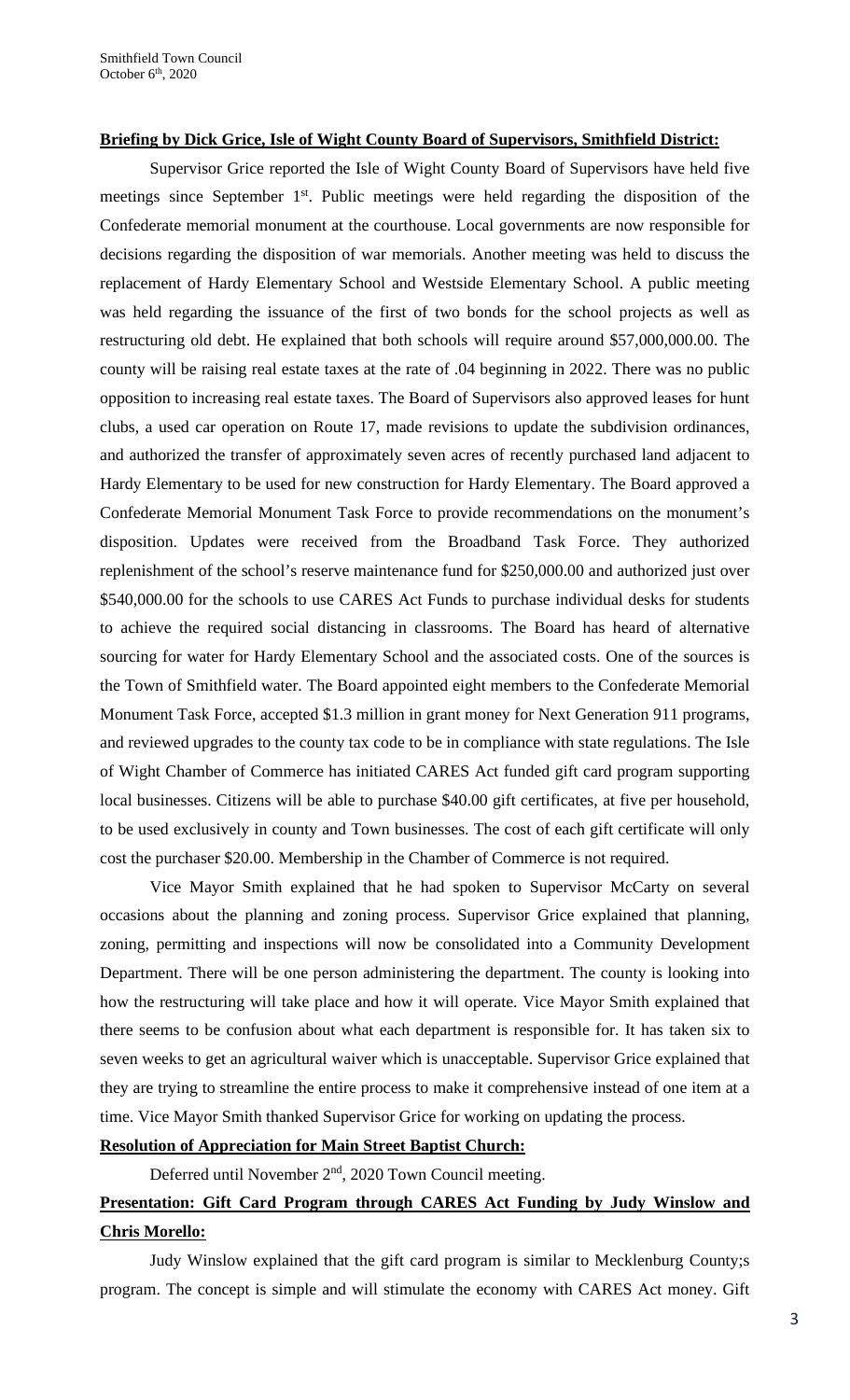certificates will be offered to the public for local businesses. One half of the gift certificate would be paid for by the purchaser. The other half of the gift certificate would be paid for by CARES Act funding. The county is housing all of the CARES Act money but this would be the Town's portion of the money. Ms. Winslow and Mr. Morello explained the program to the county last week and will visit Windsor to explain it next week. She is excited about the program because it is immediate economic stimulus into the pockets of local businesses. The value of the gift certificate is \$40.00. The buyer pays \$20.00 and the CARES Act funding pays \$20.00. The program will be done online. The program benefits everyone. It encourages citizens to stop shopping on Amazon and start shopping local. It also allows local citizens to double their investment in local businesses with far greater buying power. Local citizens also become part of the solution for the local economy. It is a highly visible and positive utilization of the CARES Act money. It increases local sales taxes. It increases stability and sustainability of local businesses especially at this important time of year for them. It is a win/win for everyone.

Mr. Chris Morello explained that \$100,000.00 will be given for the program. There will be an additional \$5,000.00 for processing fees. The portion for the Town of Smithfield would be \$23,000.00. The Chamber of Commerce would keep the funds in a separate account and administer the program. There will need to be marketing done relatively quickly. They also need to determine a sales date for downloading the gift certificates. It will take place within a two week period and pays the businesses the face value amount. He is looking at the Black Friday time frame to implement the program. There will be a limit of gift certificate purchases per household. The gift certificates will be sold online; but there will also be a sales day at the Chamber of Commerce for those that do not have computer access. The buyer of the gift certificates will purchase for a specific business. Within the two week time frame, each business will know exactly how much they have made from gift certificate sales and will receive their check.

Mrs. Winslow stated that the Board of Supervisors will be voting on the program at their October meeting. If approved, everything can be put into motion. Marketing will be crucial in the success of the program. She hopes to make the information available to the public by November 9th, 2020.

Councilwoman Butler asked if the Town could only issue gift certificates for \$23,000.00 which is the Town portion of the CARES Act money. Mrs. Winslow explained that the total is \$105,000.00 for Isle of Wight County, Smithfield, and Windsor. The money will be utilized for all localities.

The Town Manager explained that the Town would be approving that \$23,861.00 of CARES Act money would be used for the gift certificate program.

Councilman Hall asked if businesses could opt out of the program. Mrs. Winslow explained that businesses will have to opt in. The program will be offered to all businesses but they would have to opt in to be part of it. There will be a list on the website of participating businesses.

Councilwoman Haywood asked what the time frame was for using the gift card. Mrs. Winslow explained that they can be used within a year from the purchase date. Councilman Pack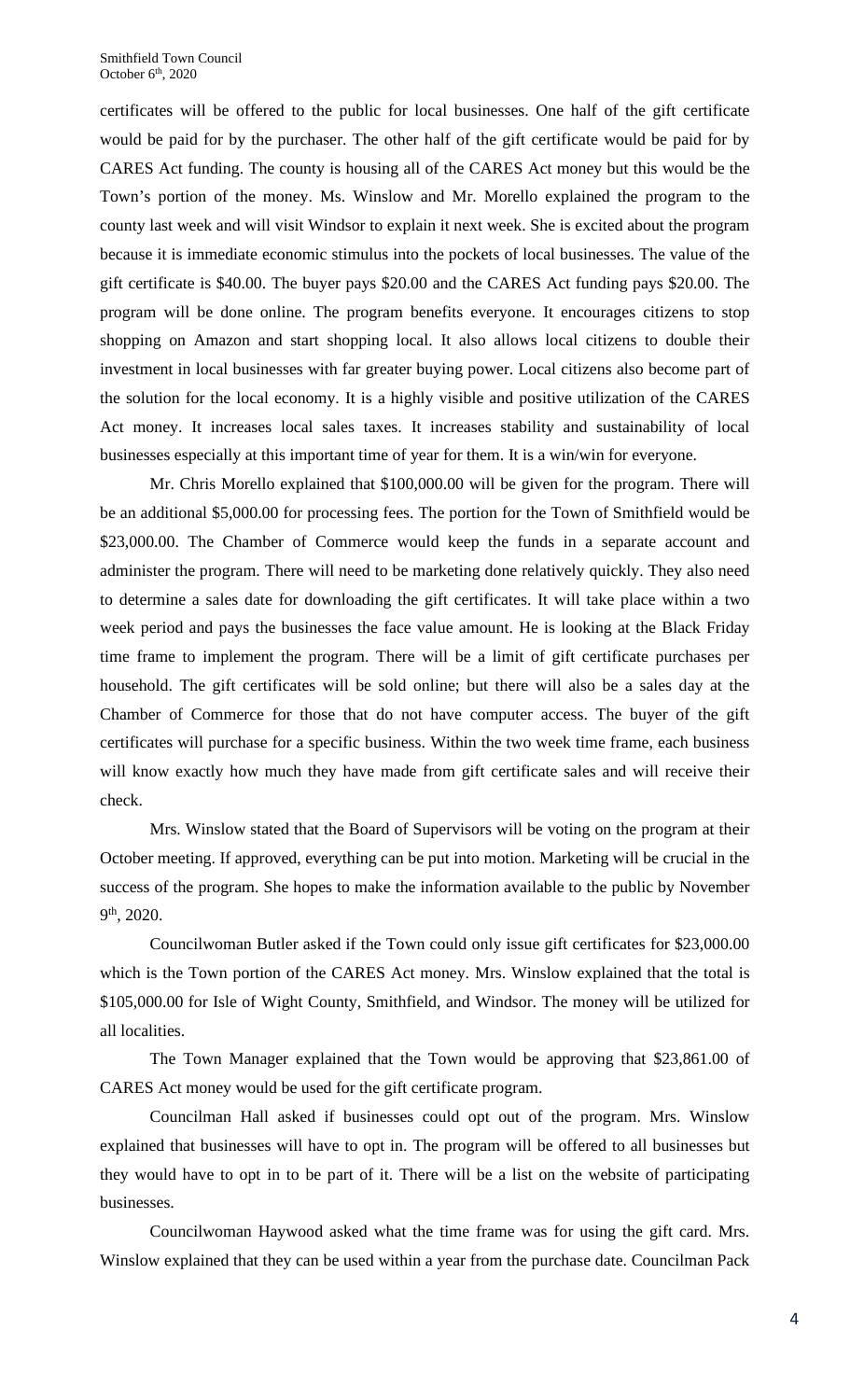explained that he does not think there can be a time limit on gift cards. Mrs. Winslow stated that she would research it.

Councilman Pack asked what action Council needs to take. The Town Manager explained that there would need to be a motion to authorize the use of \$23,861.00 of CARES Act funds for the gift certificate program. It could be voted on in the Action Section of the agenda.

Mayor Williams introduced Miss Annika Eng. She updates the Council on information from Smithfield High School. He explained that she has started an application for the Naval Academy and is waiting to hear from them.

Miss Eng reported that Smithfield High School began the school year virtually on Mondays, Tuesdays and Thursdays. The CTE classes all met in person. In person classes, on and A and B schedule, will begin on October  $26<sup>th</sup>$ , 2020. Additionally, the high school has gone through extensive renovations. The library, nurse, and guidance counselor offices have been renovated. She congratulated Hunter Manly for winning the position of National Leadership Representative for the National Senior Beta Club. There were at least thirty applicants and it was an extensive interview process. Winter sports will start conditioning soon. Everyone is excited for things to be getting back to normal.

## **Council Comments:**

Mayor Williams stated that there is a blighted area on South Church Street which is the old Tastee Freeze building. The Town ordinance does not allow the Council to get anyone to fix it or tear it down. He has received numerous phone calls and had a meeting with the neighborhood citizens. He would like to have Council begin the process of updating the ordinance to allow for some control over this type of property. It has been vacant for a long time.

Chairman Pack stated that the Planning Commission could work on the ordinance and make a recommendation to Town Council.

Councilwoman Rountree stated that she attended the county Broadband Task Force meeting on September 28<sup>th</sup>. Per the Board of Supervisors, the business of the Task Force will be to develop a survey tool to gather data on current service gaps, develop priorities for how service should expand throughout the county, and recommend locations for placement of hotspots. The committee will remain in place for nine to twelve months.

Mayor Williams asked if any Council member wanted to pull any agenda items for further discussion. No items were pulled.

## **Consent Agenda:**

## **C1. Motion to Partner with Enterprise Fleet Management for Vehicle Lease Program.**

Councilwoman Rountree explained that the Town Treasurer and the Town Manager are both in favor of this program.

## **C2. Invoices Over \$10,000.00 Requiring Council Authorization:**

| a. Draper Aden Associates               | \$23,320.00 |
|-----------------------------------------|-------------|
| b. Draper Aden Associates               | \$10,204.25 |
| c. Western Tidewater Free Clinic        | \$40,560.00 |
| d. A. C. Shultes of Maryland            | \$48,583.00 |
| e. Tyler Technologies                   | \$10,162.59 |
| f. Smithfield Volunteer Fire Department | \$45,827.00 |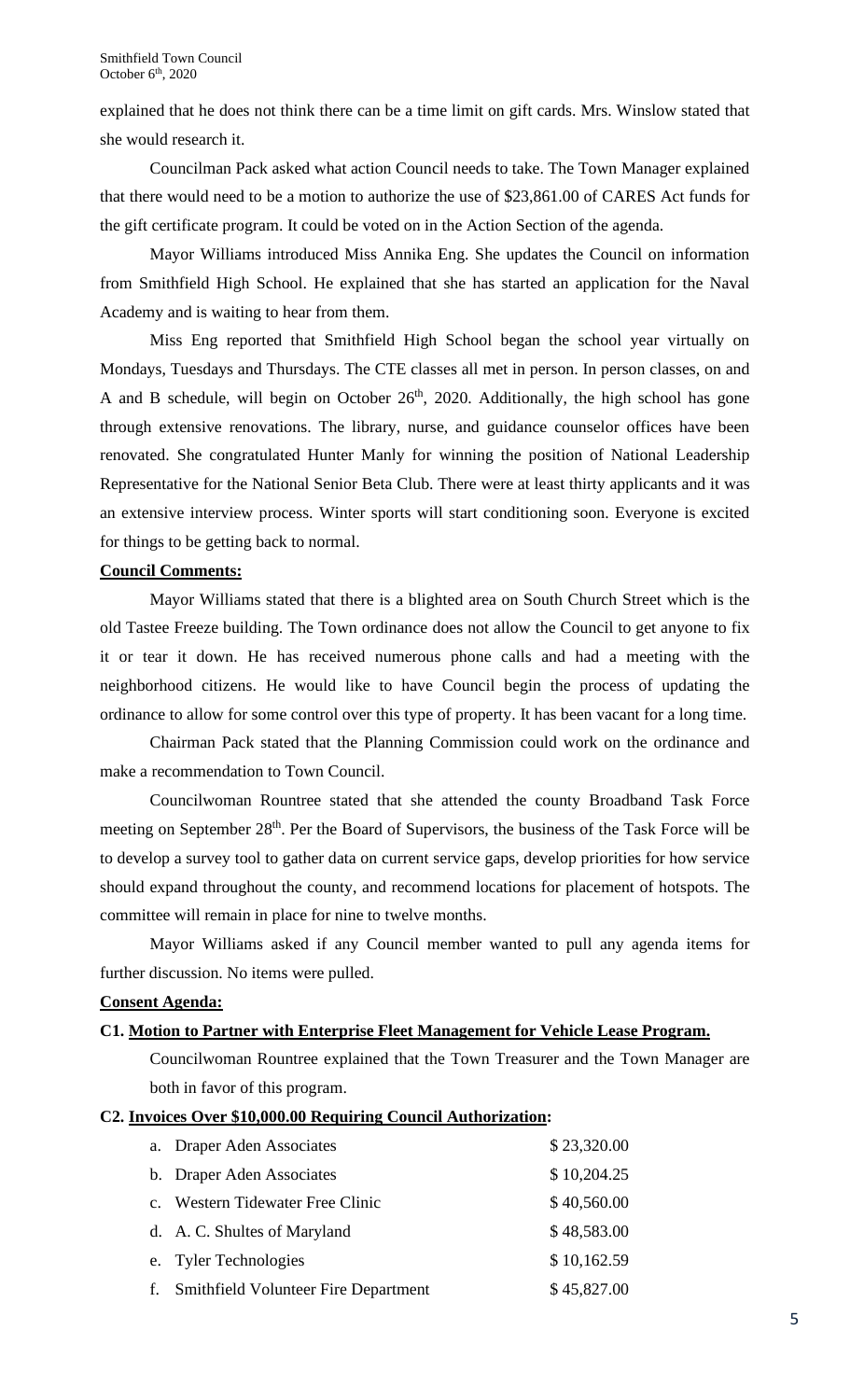g. Lewis Construction \$150,000.00

h. WACO, Inc. \$ 10,554.00

Councilman Pack stated that the Draper Aden Associates' invoices are for the Smithfield Lake Dam alternative analysis and for a manhole inspection and rehab. The Western Tidewater Free Clinic is the Town's annual contribution. Rehabbing of Well #8 to A. C. Shultes for \$48,583.00. Additional invoices received since the Finance Committee meeting includes Tyler Technologies for software for management, pass-thru fire funds and a budgeted contribution to SVFD, Lewis Construction for water and sewer materials for the Grace Street project, and WACO, Inc. for asbestos removal for Pinewood Heights for 25 Jamestown Avenue.

## **C3. Appropriation Resolution for FY 2019/2020 and FY 2020/2021 for CARES Act Funding Reimbursement.**

Councilman Pack explained that the resolution is for CARES Act Funding reimbursement.

## **C4. Motion to Move the November 3rd, 2020 Town Council Meeting to Monday, November 2nd, 2020 due to the Election Day Holiday.**

Councilman Pack explained that it is necessary to change the meeting due to Election Day.

## **C5. Motion to Amend Sections 1.32.4. 1.33.1 and 1.36.1 of the Town's Procurement Policy Manual to Match State Code.**

Councilman Pack stated that the Town partnered with the county for procurement. Changes need to be made to follow state code.

## **C6. Motion to Approve the Demonstration Area Conceptual Site Plan for the Longleaf Pine Project in Windsor Castle Park.**

Councilman Hall explained that Henry McBurney, Master Naturalist, gave a detailed presentation at the committee meeting on the site plans.

# **C7. Motion to Approve the Proposal from Blair Brothers, Inc. for Street Maintenance on Lane Crescent and Installation of ADA Ramp and Sidewalk at the Intersection of South Church Street and Battery Park Road.**

Councilwoman Haywood stated the motion as it reads.

Councilman Pack made a motion to approve the consent agenda items as presented. Vice Mayor Smith seconded the motion. Mayor Williams called for the vote.

On call for the vote, seven members were present. Councilman Pack voted aye, Vice Mayor Smith voted aye, Councilman Hall voted aye, Councilwoman Butler voted aye, Councilwoman Haywood voted aye, Councilwoman Rountree voted aye, and Mayor Williams voted aye. There were no votes against the motion. The motion passed.

# **Public Hearing: Refinance 2017 Note to a General Obligation Bond for Various Capital Projects:**

The Town Treasurer reported that this item was discussed last month. The public hearing is for refinancing the existing 2017 Note with Farmers Bank for an amount not to exceed \$4,205,000.00. The purpose is to eliminate the necessity of an interest rate reset or balloon payment in 2027 and to take advantage of the current interest rate environment. Numerous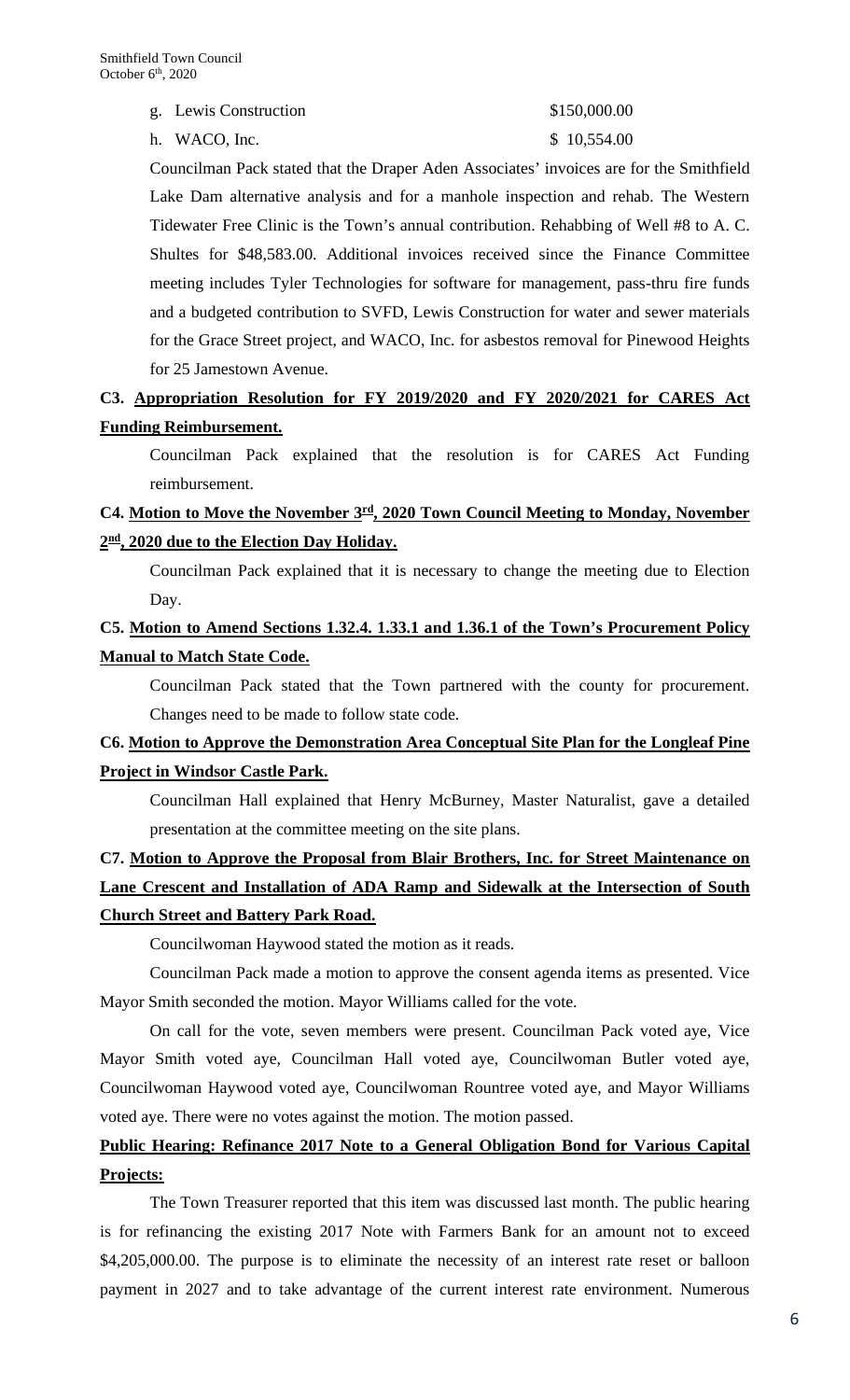projects were funded with this Note including the sports complex, Clontz Park Boat Ramp, Windsor Castle Park improvements, and waterline improvements. The par value of the new Note is \$4,176,000.00 with a fixed interest rate of 1.676%. The previous rate with Farmers Bank was 1.9%. The maturity date will be October  $1<sup>st</sup>$ , 2032 with optional redemption in whole or in part at par plus accrued interest without penalties on or after October 1<sup>st</sup>, 2027.

Mayor Williams opened the public hearing. He asked if anyone would like to speak for or against the refinance. Hearing none, he closed the public hearing.

Councilman Pack made a motion to approve the refinancing of the 2017 Note for various capital projects, adopt the resolution provided, and to authorize Town staff to do everything necessary to complete the issuance of the bond. Vice Mayor Smith seconded the motion. With no further discussion, Mayor Williams called for the vote.

On call for the vote, seven members were present. Councilman Hall voted aye, Vice Mayor Smith voted aye, Councilwoman Rountree voted aye, Councilwoman Haywood voted aye, Councilwoman Butler voted aye, Councilman Pack voted aye, and Mayor Williams voted aye. There were no votes against the motion. The motion passed.

## **Motion to Approve the Town Council Meeting Summary Minutes of September 1st and 11th, 2020:**

The Town Attorney reviewed both sets of minutes and recommended they be adopted as presented. Vice Mayor Smith made a motion to approve the minutes. Councilman Pack seconded the motion. Mayor Williams called for the vote.

On call for the vote, seven members were present. Councilman Hall voted aye, Vice Mayor Smith voted aye, Councilwoman Rountree voted aye, Councilwoman Haywood voted aye, Councilman Pack voted aye, Councilwoman Butler voted aye, and Mayor Williams voted aye. There were no votes against the motion. The motion passed.

## **New Business**:

## **Allocate CARES Act Funding for Gift Card Program:**

Councilman Pack stated that, due to time constraints, Town Council should discuss the program. Normally, Town Council does not vote on items when they are first discussed. He explained that a couple of radio stations do the gift card program also. He stated that it is a good opportunity to get cash back into the community. It helps everyone.

Councilwoman Rountree explained that she had heard of the program through VML and forwarded it to Judy Winslow. She stated that it is good for economic stimulus.

Councilman Hall stated that it is sound and makes sense. He agrees that a decision needs to be made so the program can move forward. It will benefit the community and the citizens.

Councilman Pack explained that \$100,000.00 is allocated. The percentage for the Town is just under 24% at \$23,861.00. The Town Council is being asked to approve the Town portion of the funds to be allocated for the program.

Councilwoman Rountree stated that the likelihood of more than \$23,861.00 being spent in the Town is very high.

Councilwoman Haywood agreed that getting the advertising out right away was important.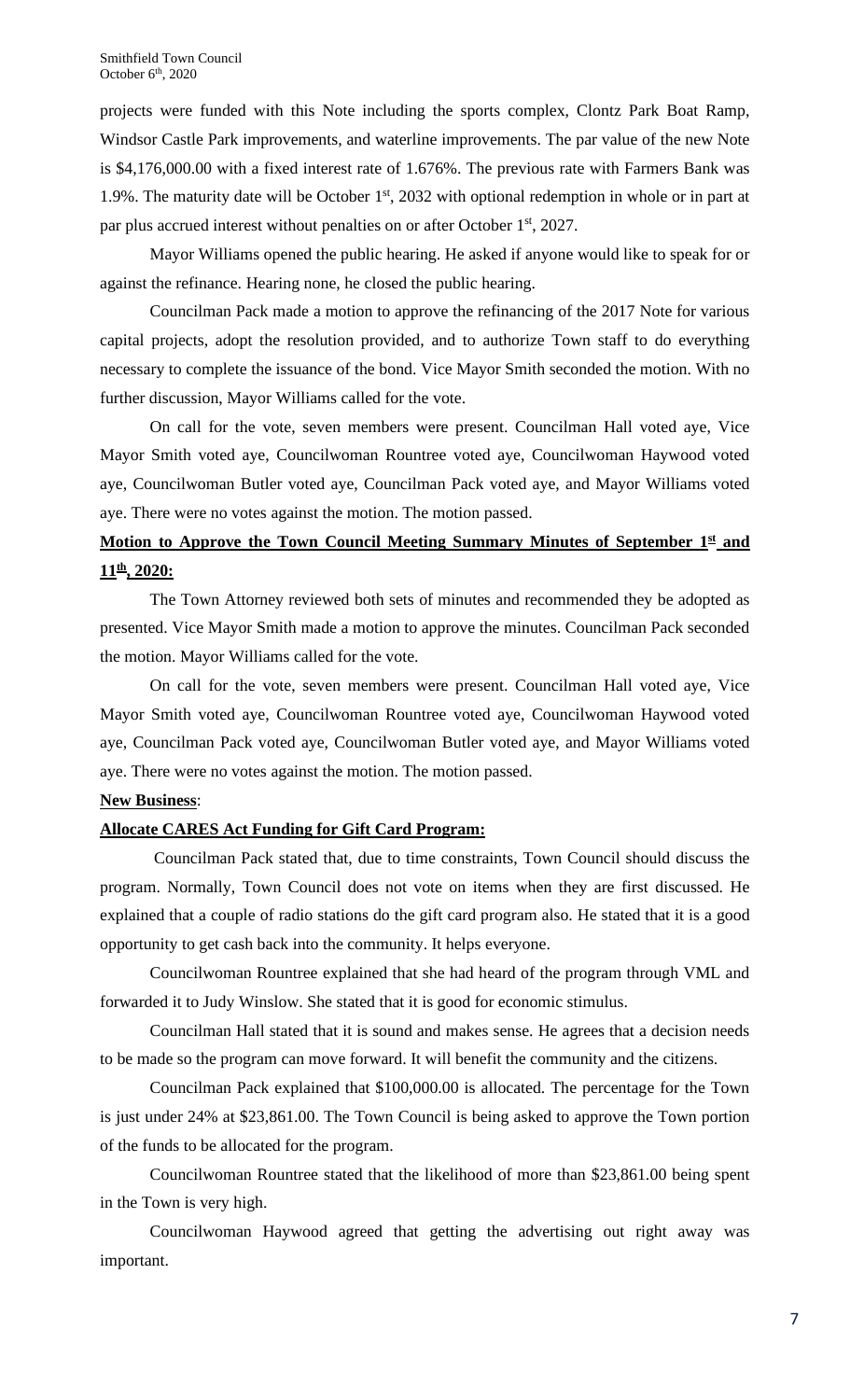Chairman Pack stated that the program is designed to promote local businesses. He asked if some of the corporate owned stores would be able to participate. Mrs. Winslow explained that Mecklenburg County has not allowed chain stores to participate. They have only allowed locally owned grocery stores to participate.

The Town Manager stated that after the last round of public safety and payroll expenses the Town has submitted the Town still has more than \$600,000.00 available in CARES Act funding. It does not have a significant impact on the funds available to the Town.

Chairman Pack made a motion to allocate \$23,861.00 from the Town of Smithfield's portion of the CARES Act funds to the gift certificate program. Councilman Hall seconded the motion. With no further discussion, Mayor Williams called for the vote.

On call for the vote, seven members were present. Councilwoman Butler voted aye, Vice Mayor Smith voted aye, Councilwoman Haywood voted aye, Councilman Pack voted aye, Councilman Hall voted aye, Councilwoman Rountree voted aye, and Mayor Williams voted aye. There were no votes against the motion. The motion passed.

#### **Old Business:**

There was no old business.

#### **Closed Session:**

The Town Attorney stated that the Council needed a motion to go into closed session for the purpose of discussing negotiations of a contract pursuant to 2.2-3711.A-29 of the Code of Virginia.

Vice Mayor Smith made a motion to go into closed session. Councilman Pack seconded the motion. Mayor Williams called for the vote.

On call for the vote, seven members were present. Councilman Hall voted aye, Councilwoman Haywood voted aye, Councilwoman Rountree voted aye, Councilman Pack voted aye, Councilwoman Butler voted aye, Vice Mayor Smith voted aye, and Mayor Williams voted aye. There were no votes against the motion. The motion passed.

*The Town Council went into closed session at 7:46 p.m.*

*The Town Council returned to open session at 7:57 p.m.*

The Town Attorney stated that a motion was needed to go back into open session. Councilman Pack made a motion to return to open session and Vice Mayor Smith seconded. Mayor Williams called for the vote.

On call for the vote, seven members were present. Councilman Hall voted aye, Councilwoman Haywood voted aye, Councilwoman Rountree voted aye, Councilman Pack voted aye, Councilwoman Butler voted aye, Vice Mayor Smith voted aye, and Mayor Williams voted aye. There were no votes against the motion. The motion passed.

The Town Attorney stated that a motion was needed that during the closed session there was only a discussion of contract negotiations pursuant to 2.2-3711.A-29 of the Code of Virginia.

Councilman Pack made the motion and Vice Mayor Smith seconded. Mayor Williams called for the vote.

On call for the vote, seven members were present. Councilwoman Haywood voted aye, Councilman Pack voted aye, Councilwoman Butler voted aye, Councilwoman Rountree voted